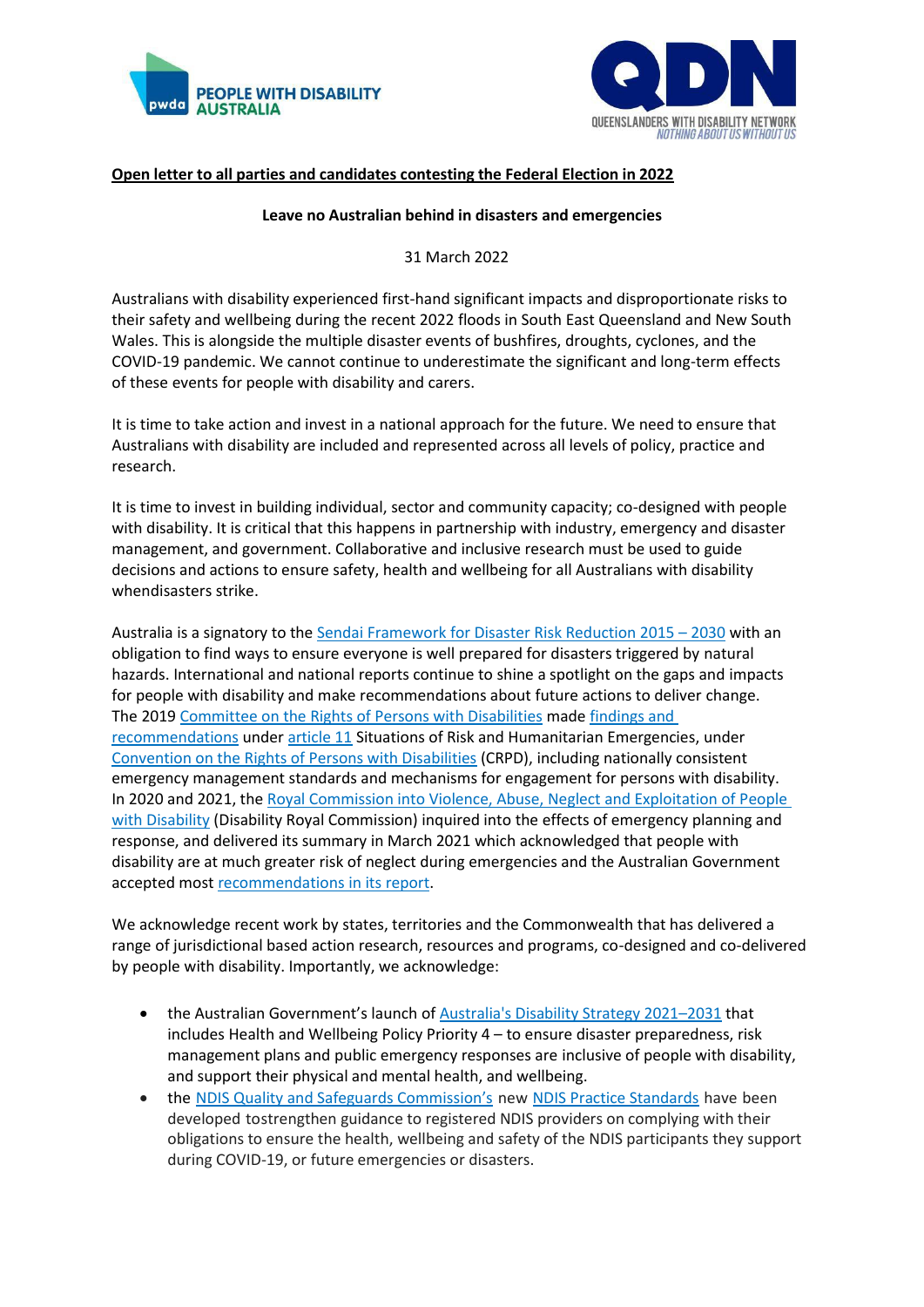



While these are positive steps in the right direction, people with disability continue to experience risks, neglect and serious negative impacts during disasters and emergencies, including COVID-19. This has resulted in loss of services, supports, medical needs and basic needs as well as physical and psychological injuries.

We are seeking urgent and immediate action, investment, and commitment to a national approach to improve the safety and wellbeing of Australians with disability before during and after a disaster or emergency so we ensure – *we leave no Australian behind.*

National research supports these actions. We know the rules, we have co-designed resources, approaches and programs. We have broad research findings including a recent research paper outlining [6 issues and 5 recommendations for action](http://www.daru.org.au/resource/clearing-a-path-to-full-inclusion-of-people-with-disability-in-emergency-management-policy-and-practice-in-australia) has been put forward by disability advocates in partnership with University of Sydney.

We now need action, resourcing and investment.

We call on all parties and candidates to commit to:

- 1. The **development of a National Plan and Roadmap** to deliver on Disability-Inclusive Disaster Preparedness, Resilience and Recovery that includes:
	- a. Establishment of a National Disability Inclusive Disaster Risk Reduction Reference Group;
	- b. Build nationally consistent standards for
		- i. Emergency management arrangements across all levels of government
		- ii. Service provider capacity building across disability and community services
		- iii. Policy guidance around shared and defined responsibilities in a disaster
- 2. Investment for multi-sector targeted responses underpinned by collaborative and inclusive research that includes:
	- a. **For people with disability**
		- a) information, services, resources and supports by and for people with disability to develop their leadership and own individual emergency disaster plans including household-based plans that address complexities faced by children and young people with disability and their families and caregivers
		- b) policy changes that ensure people with disability are included in emergency management decision-making, representation at all levels and investment in capacity building.
	- b. **For sector provider capability**
		- a) to build capacity of disability and community services sector to comply with the NDIS Quality and Safeguards' *Practice Standards,* increasing the preparedness of people with disability through individual emergency planning and ensure they can deliver continuity of services and supports; research on the impact of service provider contributions to disaster risk reduction with the people they support
	- c. **For** *Australia's Disability Strategy 2021–2031* **and the emergency and disaster sector**
		- a) implementation and actions to deliver on *Australia's Disability Strategy's* Health and Wellbeing Policy Priority 4 to deliver collaborative and inclusive local, state and national disability emergency action planning across all stakeholders and provide support to the emergency and disaster management sector to deliver inclusion, and
		- b) co-designing with people with disability the development of effective data and measurement tools, review, evaluation and development of subsequent [Emergency](https://www.disabilitygateway.gov.au/document/3181)  [Management Targeted Action Plan](https://www.disabilitygateway.gov.au/document/3181) under *Australia's Disability Strategy.*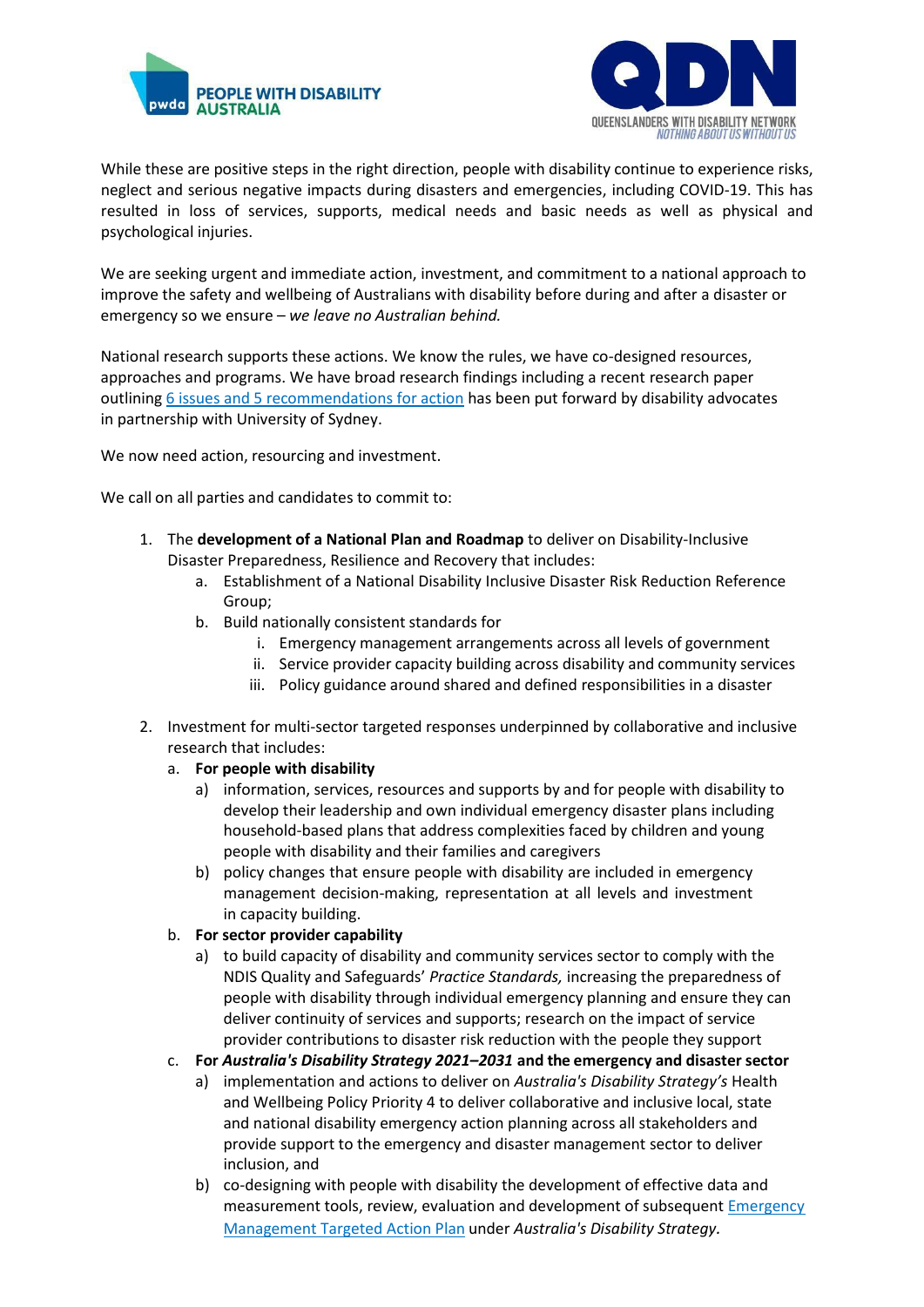



We all have a role to play and actions we can take. We need a national approach, leadership and investment. We need to work together.

## *We call on all parties and candidates at the 2022 Federal Election to commit to these actions that will better prioritise the 1 in 6 Australians with disability in the event of disaster or emergency.*

### *Let's make sure we leave no Australian behind*.

**Des Ryan, Board Chairperson <b>Samantha Connor, Board President Paige Armstrong,** Chief Executive Officer **Sebastian Zagarella,** Chief Executive Officer Queenslanders with Disability Network (QDN) People with Disability Australia (PWDA)

#### **Dr Michelle Villeneuve**

Associate Professor, Centre for Disability Research and Policy, Faculty of Medicine and Health, Sydney School of Health Sciences, The University of Sydney  

## **Professor Emerita Gwynnyth Llewellyn**

Co-Director, NHMRC Centre of Research Excellence in Disability and Health Head, WHO Collaborating Centre for Strengthening Rehabilitation Capacity in Health Systems, The University of Sydney

Signatories to the open letter

**Carolyn Frohmader** Chief Executive Officer Women with Disabilities Australia (WWDA)

**Catherine McAlpine** Chief Executive Officer Inclusion Australia

**Mary Mallett** Chief Executive Officer Disability Advocacy Network Australia (DANA)

**Mary Sayers** Chief Executive Officer Children and Young People with Disability Australia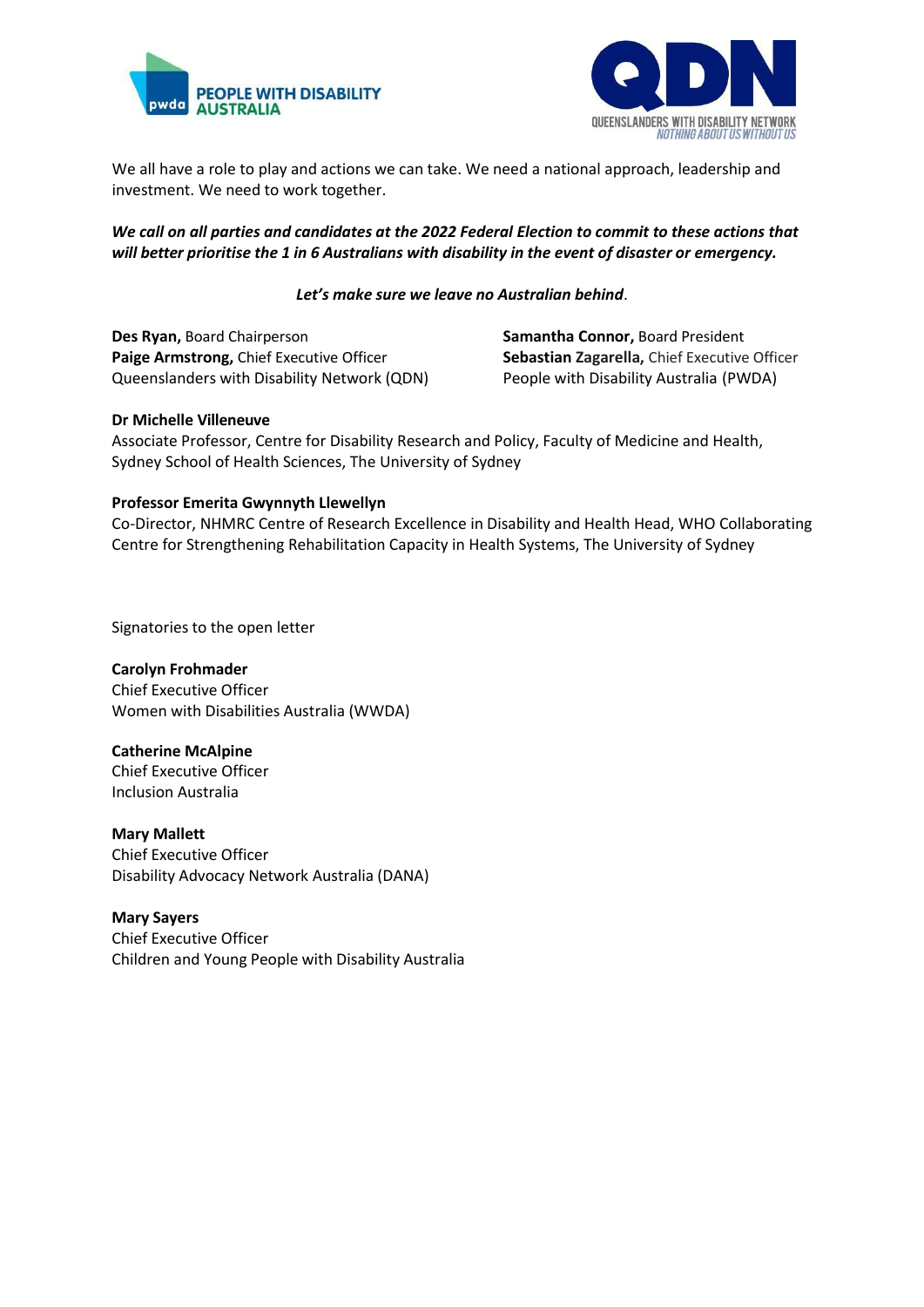



**Ross Joyce** Chief Executive Officer Australian Federation of Disability Organisations

**Damian Griffis** Chief Executive Officer First People Disability Network

**Jean Cotchin** Campaign Manager Every Australian Counts

**Justine O'Neill** Chief Executive Officer Council Intellectual Disability (CID)

**Jim Simpson** Senior Advocate Council Intellectual Disability (CID)

**Sally Aurisch** Chief Executive Officer Blind Citizens Australia

**Andrew Fairbairn** President Physical Disability Australia

**Simon Burchill** Manager Physical Disability Australia

**Laurie Leigh** Chief Executive Officer National Disability Services

**Ian Montague** State Manager National Disability Services Queensland

**Belinda Drew** Chief Executive Officer Community Services Industry Alliance

**Kirsten Deane** General Manager Melbourne Disability Institute, University of Melbourne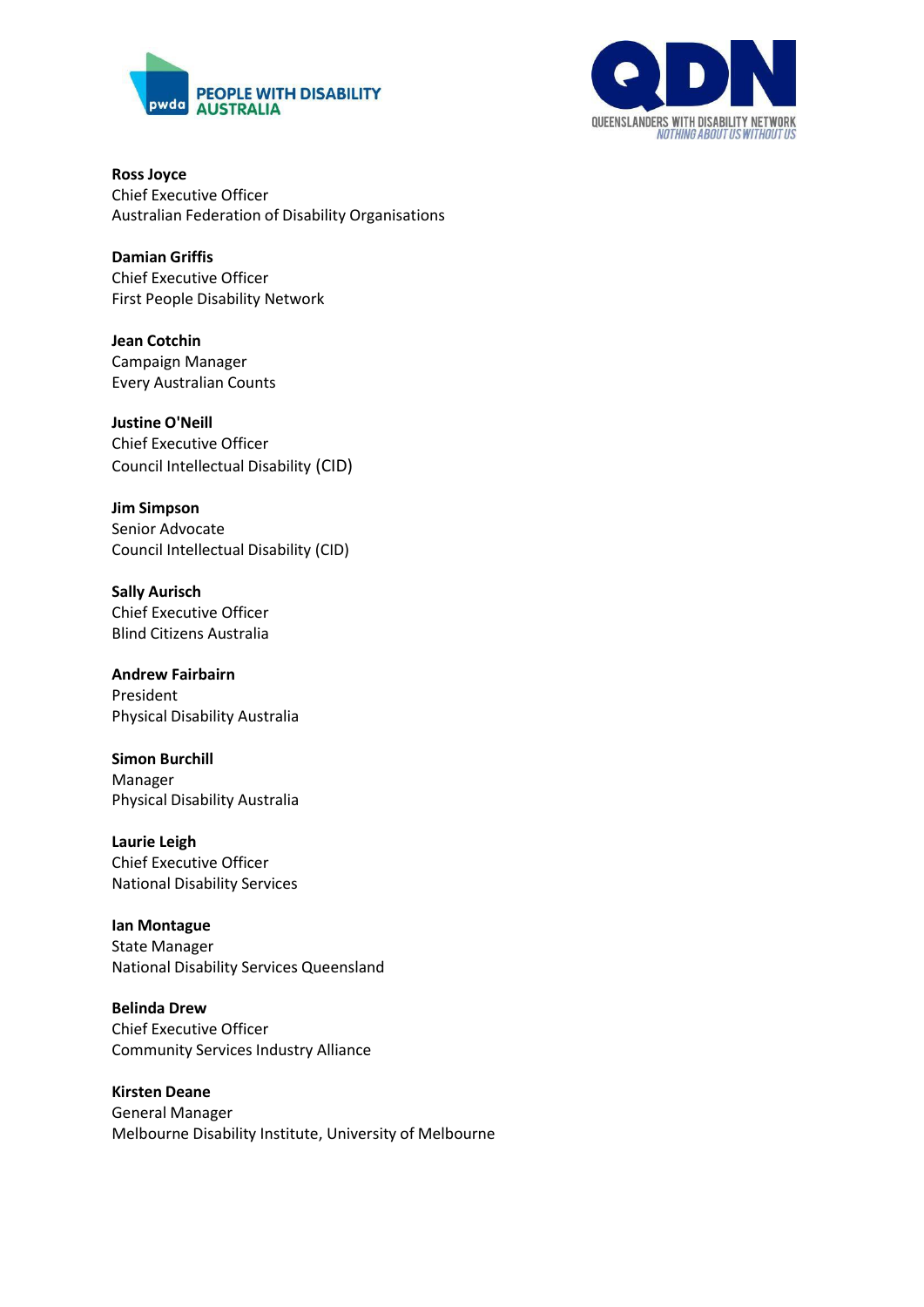



#### **Professor Christine Bigby**

Director, Living with Disability Research Centre, La Trobe University President, Australasian Society for Intellectual Disability

## **Professor Julian Trollor**

Chair, Intellectual Disability Mental Health Head, Department of Developmental Disability Neuropsychiatry Professor, School of Psychiatry, UNSW Medicine

#### **Professor Elizabeth Kendall** The Hopkins Centre Griffith University

**Dr Dinesh Palipana** 2021 Queensland Australian of the Year and doctor with a disability

## **Geoff Rowe**

Chief Executive Officer Aged and Disability Advocacy Australia

# **Peter Tully**

Engagement and Capacity Building Mentor DCA Mentoring Supports

#### **Uncle Willie Prince**

Aboriginal and Torres Strait Islander Disability Network Queensland

#### **Matilda Alexander**

Chief Executive Officer Queensland Advocacy Incorporated

## **Maureen Fordyce** Chief Executive Officer

Amparo Advocacy

# **Margaret Rodgers** Chief Executive Officer

Community Resource Unit

**Jodi Wothers** Chief Executive Officer Parent to Parent

# **Robbi Williams** Chief Executive Officer JFA Purple Orange

**David Craig** Chief Executive Officer VALID